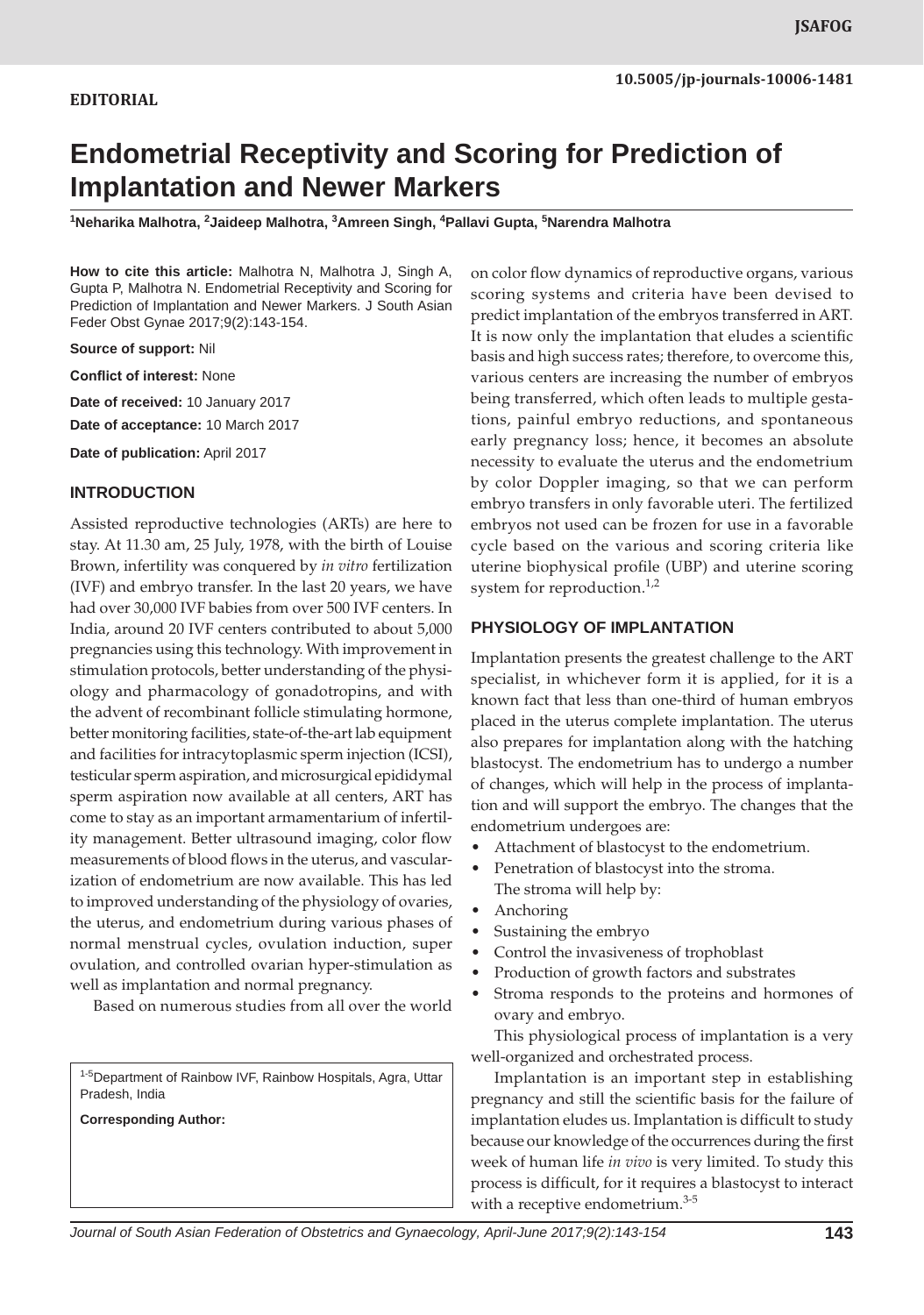

A successful human implantation is an interaction of two separate processes: (1) Embryo development and (2) endometrial differentiation. A synchrony between these functions is important, and this produces a transient period of implantation known as nidation/implantation window. $6$ 

Extensive studies have been aimed to develop a specific marker for uterine receptivity and these have been based on:

- • Biochemical evaluation
- Ultrastructure study of pinopodes
- Ultrasound scoring systems
- Ultrasound assessment of subendometrial blood flow.

# **BIOCHEMICAL EVALUATION AND MARKERS<sup>7</sup>**

- **Cytokines** 
	- Leukemia inhibitory factor (LIF)
	- Colony stimulatory factor (CSF)
	- Interleukin-1 (IL-1)
- (b) Integrins
	- Glycodelin
	- Mucin 1 (MUC 1)

Many biochemical factors, which are important for human implantation, have been discovered and are being discovered.

The following seven factors seem to be the most important biochemical markers for endometrial receptivity.

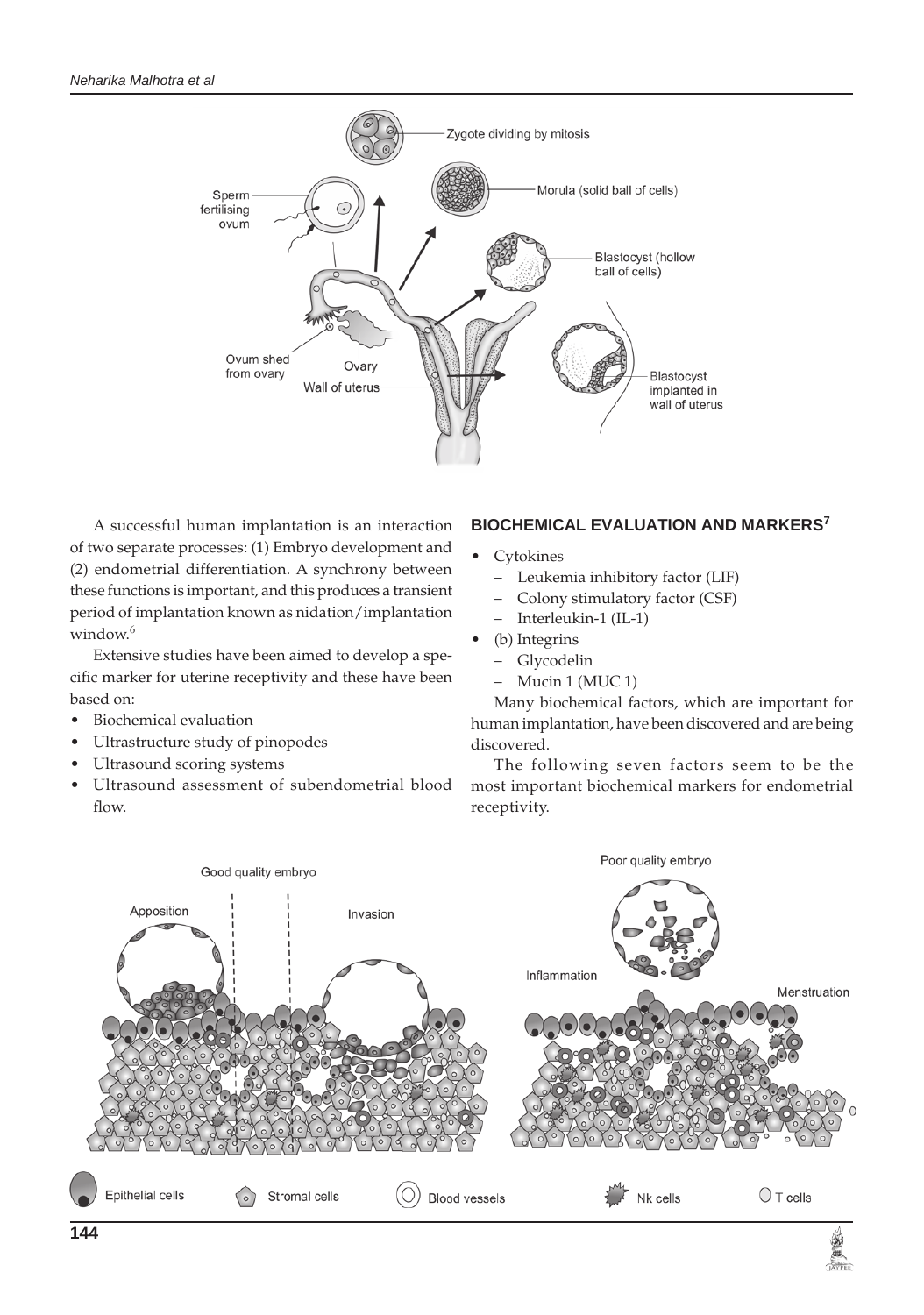# **Cytokines**

The LIF, interleukin 1, and colony stimulatory factor-1 are actively produced by the endometrium cells, and they are shown to be important in the cross-talk between embryo and endometrium.

Leukemia inhibitory factor is likely to influence preimplantation, implantation, embryo development, and placentation. The LIF can be screened in endometrial flushings and should prove to be a screening marker for endometrial receptivity.<sup>8</sup>

*Colony stimulatory factor-1:* Low levels of CSF-1 have been associated with recurrent, spontaneous abortions. Increased production of CSF-1 is expressed throughout pre-implantation, implantation, decidual functions, and placental growth.9

Interleukin-1 seems to be the first cytokine active in the embryo–endometrial cross-talk, which then results in a second wave of cytokines. It is not yet proven that missing IL-1 receptors in the endometrium has a detrimental effect on the cytokine cascade system, which is essential for implantation. Adding IL-1 to embryo culture media may improve implantation, but this is not yet clinically tested.<sup>10</sup>

### **Integrins: (Glycodelin, MUC 1)**

Cell adhesion molecules fall into four major groups: Integrins, cadherins, selectins, and the other l g super family. Integrins are present in the endometrium throughout the menstruation cycle, and the expression of integrins is hormonally regulated. Several studies have shown that these may be potential markers for endometrial receptivity. Insufficient integrin expression is seen in many conditions associated with infertility, Such as luteal phase insufficiency,<sup>11</sup> endometriosis,<sup>12</sup> unexplained infertility,<sup>13</sup> and presence of hydrosalpinx.

The immunohistochemical expression of  $\alpha_{\rm v}$   $\beta_3$  in midluteal endometrial samples seems to be a marker of endometrial receptivity.

Glycodelin is one of the most abundant products of glandular cells in the late secretary endometrium. It has been proposed as the most reliable noninvasive master of endometrial function in women.

Measurement of glycodelin in the uterine flushing fluid may be highly informative compared with plasma levels during evaluation of endometrial receptivity. Glycodelin measurement in uterine flushing is less harmful and less invasive than taking a biopsy.<sup>14</sup>

*Mucin 1:* Changes in MUC 1 glycoforms also seem to correlate with the receptive window. The MUC 1 may facilitate embryo adhesion to the endometrium.<sup>15</sup> In support of this hypothesis, studies in mice have suggested that histo-blood group-related carbohydrated antigens play a direct role in the implantation process.<sup>16</sup> The clinical value of MUC 1 as a marker of uterine receptivity is at present uncertain. Detailed studies are going on, and the results are awaited.

This paper discusses and reviews the current knowledge and status of the biochemical factors implicated in the unimplantation process. These factors are produced, expressed, and secreted by the endometrium and regulated by hormones.<sup>17</sup>



*Journal of South Asian Federation of Obstetrics and Gynaecology, April-June 2017;9(2):143-154* **145**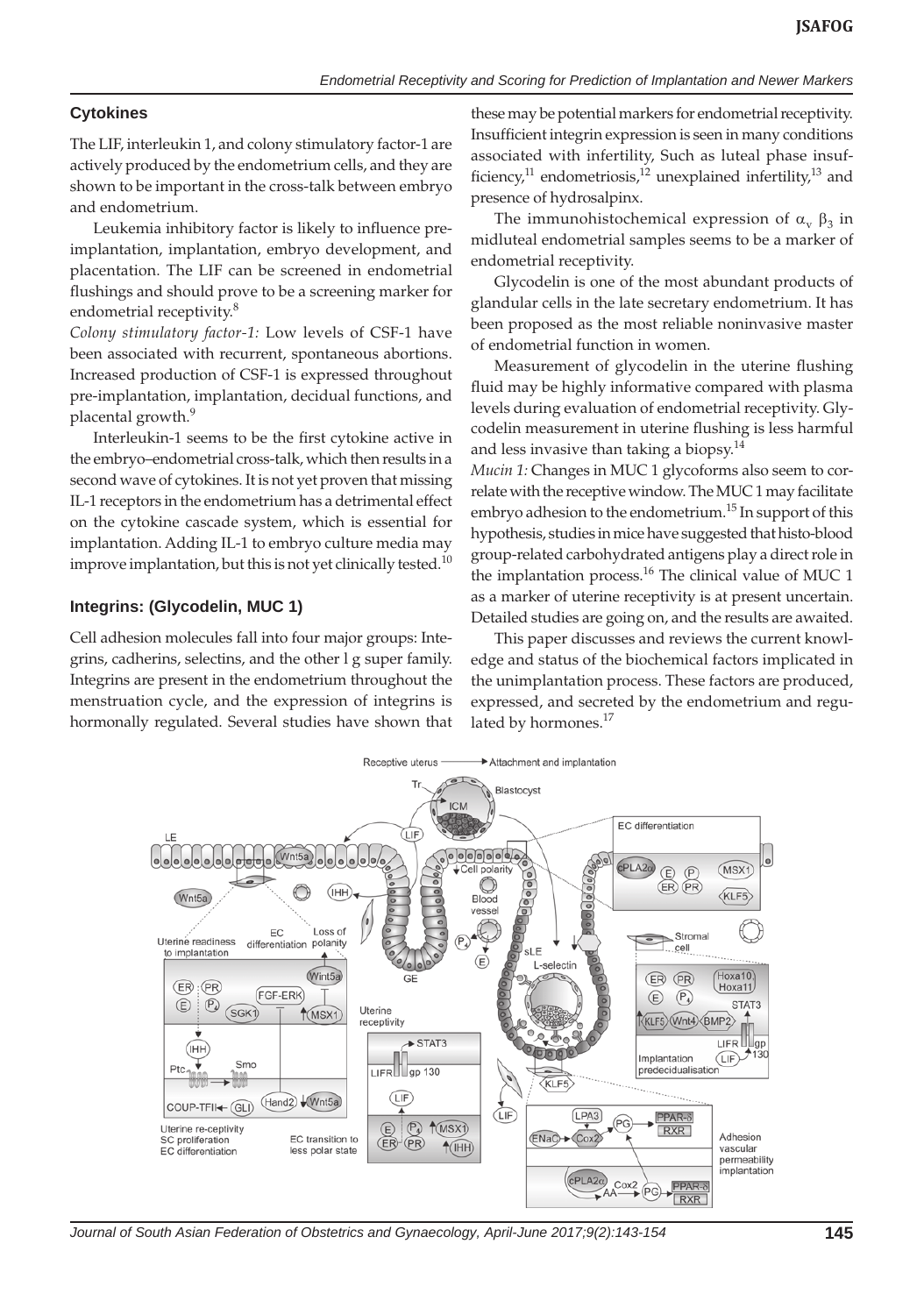The endometrium exhibits reception, as it has receptors for hormones, which have to reach the endometrium via the spiral network from the uterine artery. Blood supply to the endometrium is also governed by the hormones, and cyclical changes in the endometrial blood flow and the main uterine blood flow have been well documented by color Doppler during the various phases of menstrual cycle.18-20

It has further been well established that a decreased blood flow in the uterine and its vascular branchings is a course of infertility probably due to implantation failure and poor endometrial receptivity.<sup>21</sup>

Because Biochemical evaluation of uterine receptivity is difficult to perform in the daily clinical routine and daily IVF setups an easier, reproducible and accurate marker for endometrial receptivity was postulated to be the transvaginal ultrasound study of endometrium and its blood supply by color Doppler.<sup>22-25</sup>

Various studies described the receptive endometrium as one that has an endometrial thickness of more than 7 mm, is three layered or five-layered, etc.<sup>26</sup>

# **ROLE OF ULTRASOUND AND COLOR DOPPLER**

Ultrasound (TVS) offers a simple, reliable, reproducible, quick, and noninvasive method for assessing the female pelvis.26

## **Endometrial Changes**

- Endometrial growth in follicular phase.
- Increase in glands, but they are quiescent until ovulation.
- At ovulation, the glands become tortuous with the formation of spiral arteries occur.
- During implantation time (day 20, 21, and 22), the endometrium is thick, edematous, and contains predecidual cells. Epithelial lining has a mucus film and microvilli and pinopodes. These are not present at day 16 and vanish by day 24 in both spontaneous or induced cycles. These changes and the presence of pinopodes are said to help in the process of anchoring and sustaining the embryo.
- Extensive biochemical changes also occur in the endometrium, which are not fully understood; they involve synthesis of various proteins, salicylic acid, 3-fucosyl-N acetyl lactosamine, maintenance of electronegative status, etc. Retinoic a (RAR) are involved in all these changes and these are deficient in primary infertility cases.
- Electro charges, mitotic changes, and molecular biological changes are also activated following ovulation. The endometrial changes at all stages are regulated by steroids.

# **Ultrasound Technique for UBP**

To perform the UBP, special care should be taken.

The following guidelines are recommended (Applebaum 96).

- To determine the presence of a 5-line appearance, information from both the transabdominal and transvaginal studies may be useful. For example, although a 5-line appearance may be noted transabdominally, it may not always be possible to see it endovaginally due to the uterine position (and vice versa). In this case, a 5-line appearance is considered to be present, and endometrial vascular penetration may be estimated when performing the endovaginal study.
- Perform the Doppler study slowly. The flow of blood in the endometrium is of low velocity; thus, it may take time for the ultrasound machine to register the presence of blood flow and create the image. If one sweeps through the endometrium too quickly, flow many not be seen. Additionally, endometrial blood flow has a mercurial personality – it may appear as if it comes and goes. It may also appear in some areas and not in others. Do not observe hastily.
- Endeavor to make the endometrium as a specular reflector as possible. Use the techniques of manual manipulation of the anatomy and probe pressure to achieve this.
- Scan endovaginally both coronally and sagittally. There may be a difference in how well the blood flow is imaged.
- When measuring the endometrium in the anterioposterior dimension, try to obtain the value when no contraction is influencing it. Contractions may affect this value. Also when possible, obtain the measurement in a standard plan, such as when both the endometrial and cervical canals appear continuous.

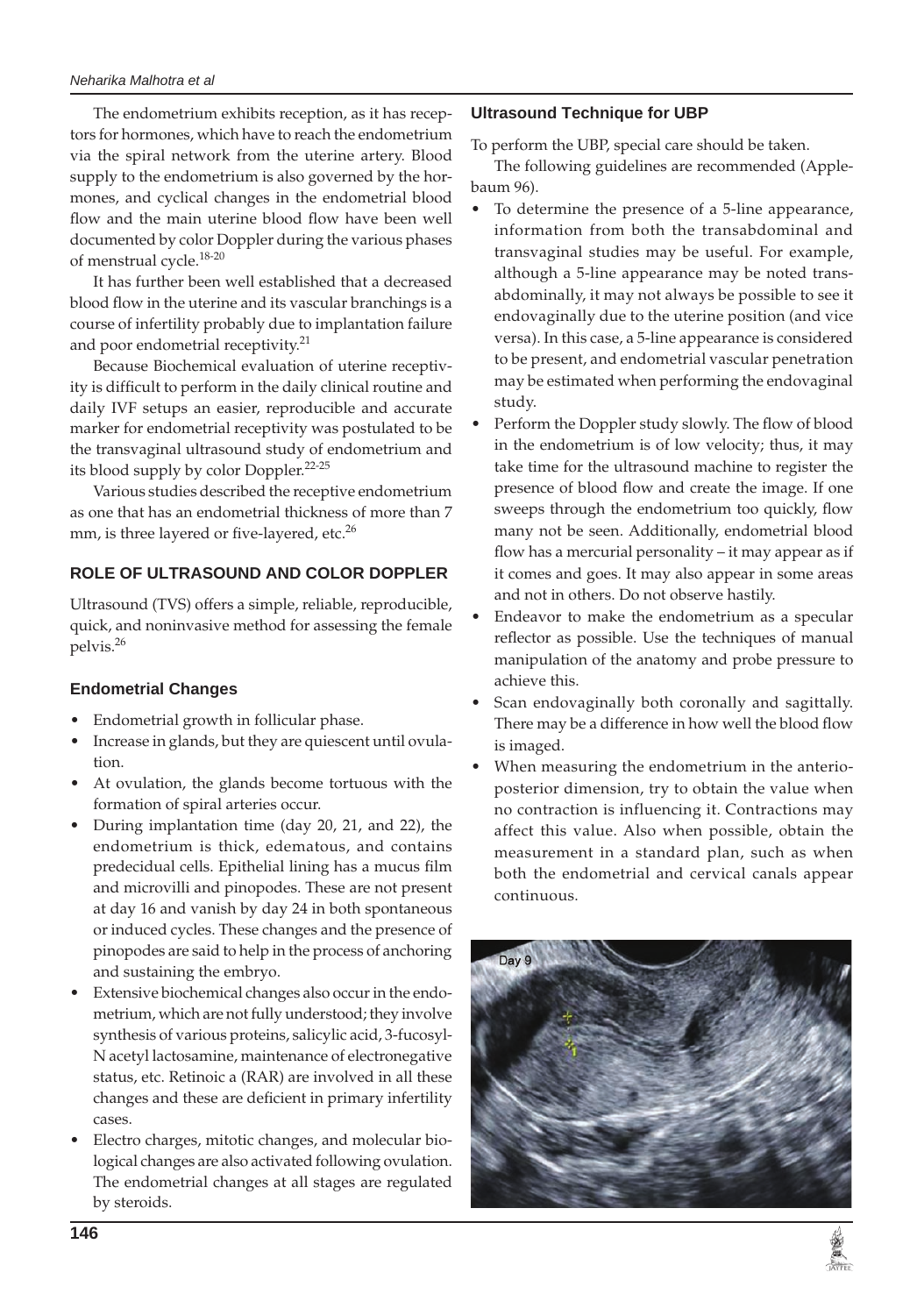#### **Uterus**

The location of the uterus is in the lesser pelvis between the urinary bladder and the rectum. Although usually a midline structure, lateral deviations of the uterus are not uncommon.

The broad ligaments extend from the uterus laterally to the pelvic sidewalls. The broad ligaments contain the fallopian tubes and vessels. The uterosacral ligaments function to keep the uterus in an anterior position. They arise from the upper cervix posteriorly and extend to the fascia over the second and third sacral vertebrae. The round ligaments arise anterior to and below the fallopian tubes and cross the inguinal canal to end in the upper part of the labia majora.

The normal adult uterus measures approximately 7.0 to 9.0 cm in length, 4.5 to 6.0 cm in width, and 2.5 to 3.5 cm in depth (anterio-posterior dimension). The cervixto-corpus ratio in adults is 1:2.

The blood supply to the uterus is from the uterine artery, which is a branch of the internal iliac artery. The uterine artery enters the uterus at the cervico-corporal junction and ascends along the lateral aspect of the uterine body to the cornua. At the uterine cornua, an adnexal branch arises, which supplies the ipsilateral ovary and anastomoses with the ipsilateral ovarian artery.

From the uterine artery originate perforating branches. These extend through the serosa. The uterine arteries anastomose via the anterior and posterior arcuate vessels. These vessels are located at the junction of the outer and middle thirds of the myometrium, between the exterior longitudinal muscle fibers and the inner oblique muscle fibers.



During the reproductive years, cyclical changes in uterine blood flow can be demonstrated using both color and duplex Doppler techniques.

The usual pattern of uterine blood flow throughout the menstrual cycle is that perfusion increases in response to rising plasma estrogen and progesterone, and decreases with the periovulatory fall in estrogen. Although the experience of others may differ, some investigators have found that the lowest PI values are obtained around days 8 and 21, while the highest values are obtained around days 1, 7, 14, and 17. Significant changes in diastolic blood flow at the different times of the cycle may not be noted. Generally, the index values for the uterine artery ipsilateral to the ovary containing the dominant follicle are lower than the contralateral artery.

Other patterns of uterine artery blood flow have been described. When the uterine arteries were interrogated at the level of the uterine cornua, the PI reached its peak by day 11 and remained relatively constant until day 16. The lowest values were generally obtained around days 1 and 21. At the level of the cornua, end-diastolic flow was frequently absent during the early follicular phase, but was demonstrable by the luteal phase.

These cyclical changes reflected in the low-velocity waveforms and index values appear to be mediated by the reproductive hormones. Patients with inactive ovaries and receiving transdermal estradiol and vaginal progesterone therapy were studied using transvaginal ultrasound technique. These patients received their medications on a 28-day regimen. The pre-treatment (baseline) valuation demonstrated a narrow systolic spectral flow pattern with a mean PI of  $5.2 \pm 0.4$  Valuations performed during treatment and on days 13 to 14 showed a spectral tracing that was broader with an uninterrupted diastolic component. The mean PI was 1.5 ± 0.2. On days 26 to 27, no significant differences were noted (mean  $PI = 1.7 \pm 0.3$ ).

The possibility that decreased uterine blood flow may be associated with infertility was investigated by Goswamy et al. In their study, the uterine arteries of patients who had been unsuccessful for three attempts during IVF were interrogated using Doppler ultrasound. Almost half demonstrated a poor midsecretary uterine response. Of these, patients demonstrating improved uterine perfusion on oral hormone therapy had a pregnancy rate comparable with or better than that obtained in the first three attempts by other patients. Although the number of patients in each group studied was too small for statistical analyses, the trend suggested that improving uterine perfusion may improve the outcome of IVF therapy. Two years later, results from a greater number of patients were reported.

*Journal of South Asian Federation of Obstetrics and Gynaecology, April-June 2017;9(2):143-154* **147**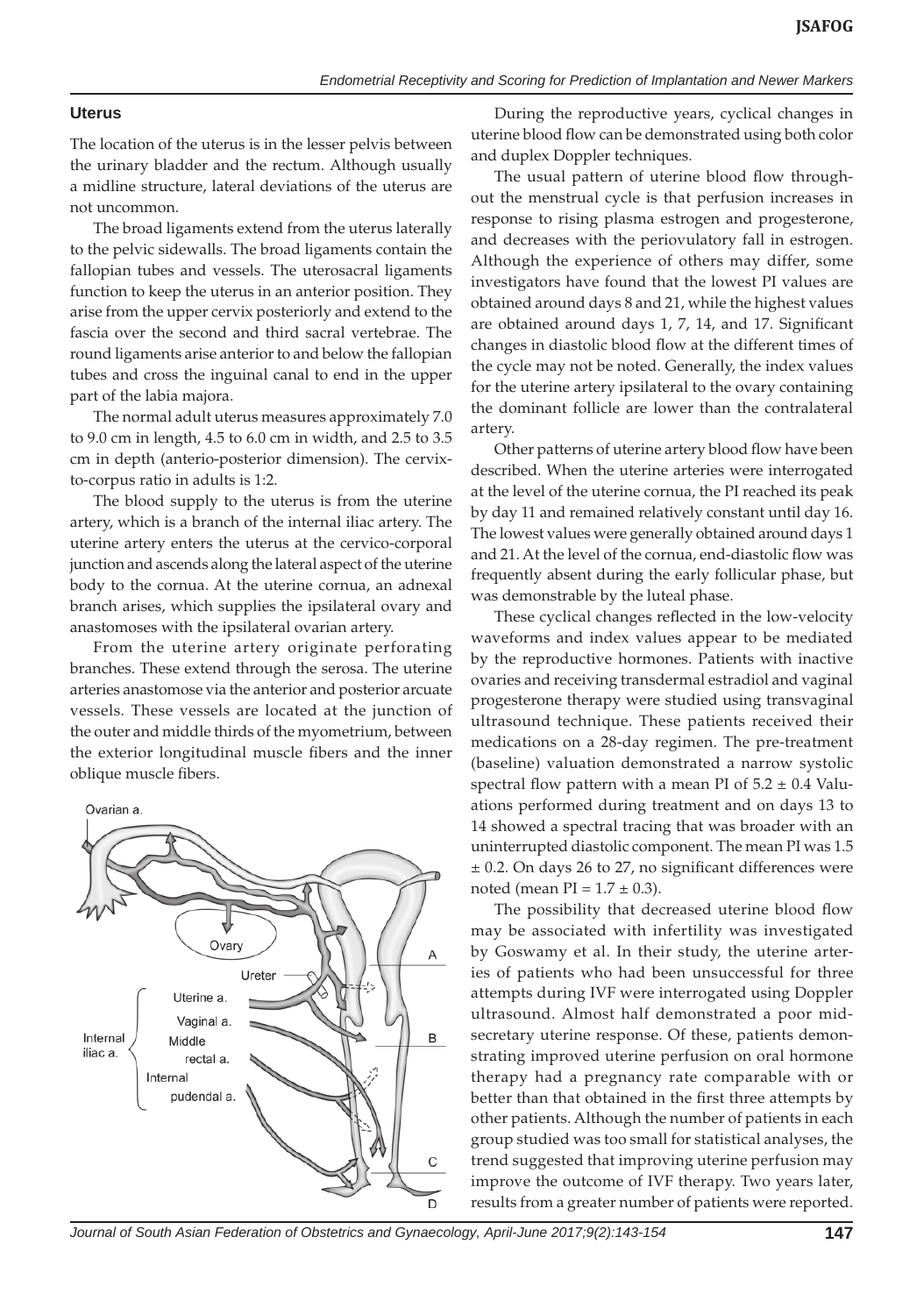This confirmed the results of the earlier work. The data indicated that 20% of all women undergoing IVF therapy would have poor uterine perfusion. This latter work utilized the concept of a PI to analyze the flow velocity waveform. This index is derived from the ratio of the area under the curve of the systolic component constituting the flow velocity waveform (\*S) over the area beneath the diastolic component (\*D) (Perfusion Index =  $*S/*D$ ). This analysis allows for a different approach to the valuation of the waveform.

#### **Endometrium**

Endometrium is the innermost lining of the uterus. It has receptors that respond to the cyclic patterns of hormones like estrogen and progesterone, and to a complex interplay among its own autocrine and paracrine factors. It is the most crucial structure to be evaluated in an IVF cycle.

Sonographically, the endometrium is one of the most dynamic structures in the body. During the reproductive years of a normal female, the uterus undergoes ultrasonographically detectable alterations characterized by cyclical changes in the echo pattern of the endometrium. In fact, it is possible to infer the approximate day of a normal woman's menstrual cycle by the sonographic appearance of the endometrium.

#### **Endometrium in the Menstrual Cycle**

The effects of varying concentrations of estrogen and progesterone throughout the course of the menstrual cycle have characteristic effects on the endometrium.

The endometrial cycle consists of three phases.

- 1. The proliferative phase
- 2. The secretory phase
- 3. Menstrual phase

The proliferative phase coincides with the midfollicular to late follicular phase of the menstrual cycle. Under the influence of the rising plasma estradiol concentration, the stromal and epithelial layers of the uterine endometrium undergo hyperplasia and hypertrophy and increase in size and thickness.

From the first day of the menstrual cycle till the midcycle, the normal endometrium progressively thickens and develops sonographically detectable strata. This appearance can be described as layered, trilaminar or 5-line (term of preference).

The secretory phase begins on the day of ovulation and coincides with the early to midluteal phase of the menstrual cycle. The endometrium contains numerous progesterone receptors. Under the combined action of progesterone and estrogen, the endometrial glands become coiled, store glycogen. The stroma increases in vascularity and becomes edematous, and the spiral arteries become tortuous.

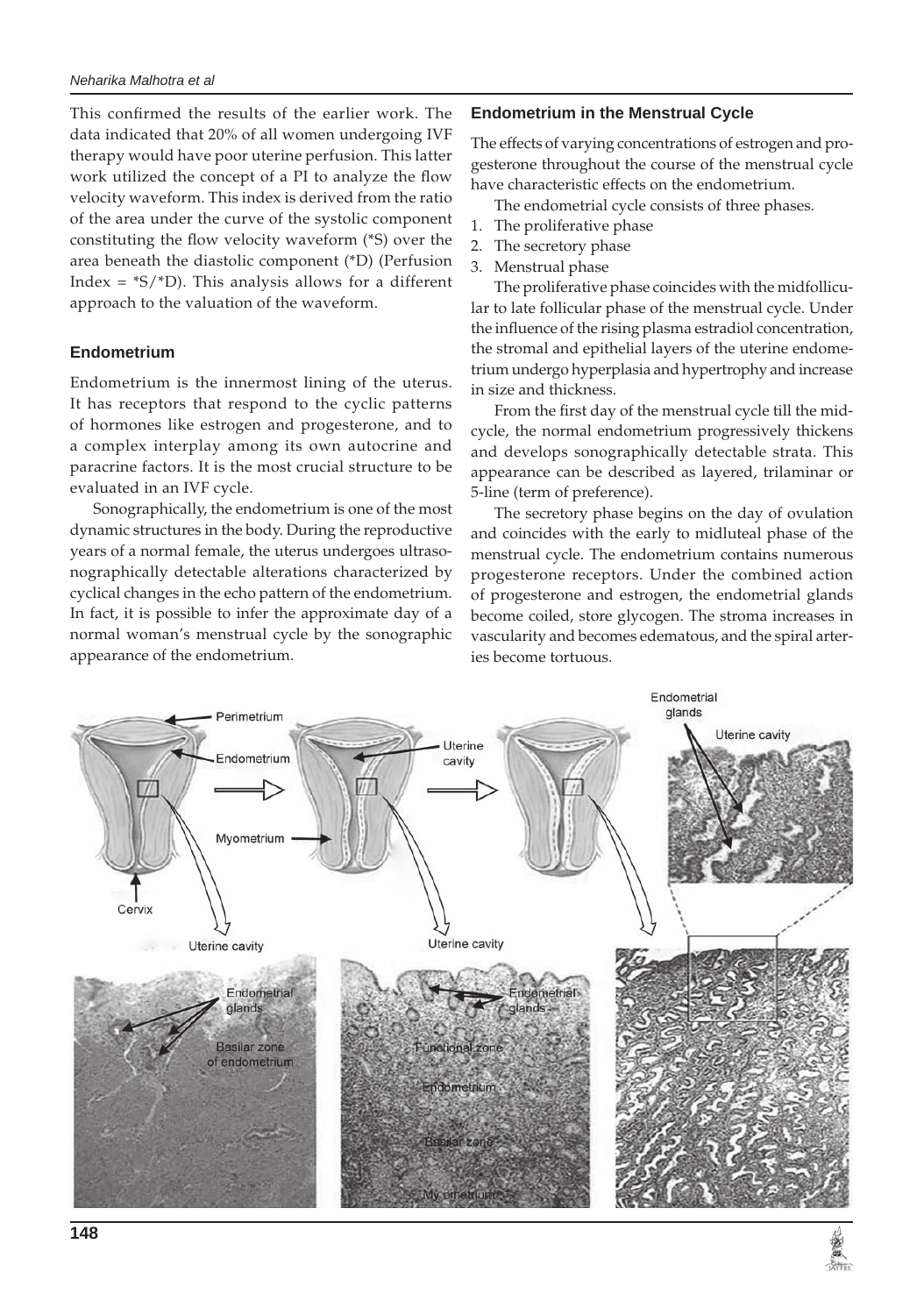Past the mid-cycle, the normal endometrium brightens and progressively thins. These sonographic endometrial patterns appear to be related to the changes in the glandular and vascular elements of the endometrium during the menstrual cycle.

In the Menstrual phase necrotic changes and abundant apoptosis occur in the secretory epithelium as it collapses. The arteries constrict, reducing the blood supply to the superficial endometrium. Leukocytes and macrophages invade the stroma and begin to phagocytose the ischemic tissue. Leukocytes persist in large numbers throughout menstruation, providing resistance against infection to the denuded endometrial surface

Fischer et al determined that the endometrium is thickest during the secretory phase  $(3.6 \pm 1.4 \text{ mm})$ , less thick during the proliferative phase  $(2.9 \pm 1.0 \text{ mm})$  and thinnest during menstruation 14 to 15. These values are for the half-thickness as measured from the endometrial canal to the endometrial-myometrial junction. Full thickness measurements ranged from 4 to 12 mm, with an average thickness of 7.5 mm shows secondary endometrium.

The endometrium will either slough if no pregnancy occurs or will undergo various changes in the event of a pregnancy.

The blood supply to the endometrium is derived from branches of the uterine arteries. Emanating from the arcuate arteries (vide supra) are the radial arteries. These vessels run through the myometrium to just outside the endometrium where they form terminal branches of two types straight and coiled. The straight branches, also known as the basal arteries, supply the basalis layer of the endometrium. The coiled branches, also known as the spiral arteries, traverse the endometrium and supply the functionalis layer. The spiral arteries like the endometrium and unlike the basal-arteries are responsive to the hormonal changes of the menstrual cycle.

#### **ENDOMETRIAL ASSESSMENT**

Ultrasound Assessment of the endometrium is a standard procedure during the diagnostic workup and treatment of infertility. The effects of varying concentrations of estrogen and progesterone throughout the course of the menstrual cycle have characteristic effects on the endometrium. The endometrial changes that occur can be visualized with sonography. Transvaginal ultrasonography is often used to examine various parameters of endometrium like endometrial thickness, morphology and blood flow status to predict uterine receptivity.<sup>3,27</sup> Endometrium pattern, endometrium thickness, and end-diastolic blood flow were shown to be the most effective combination for evaluation of uterine receptivity.<sup>4</sup> (Dechaud H)



*Journal of South Asian Federation of Obstetrics and Gynaecology, April-June 2017;9(2):143-154* **149**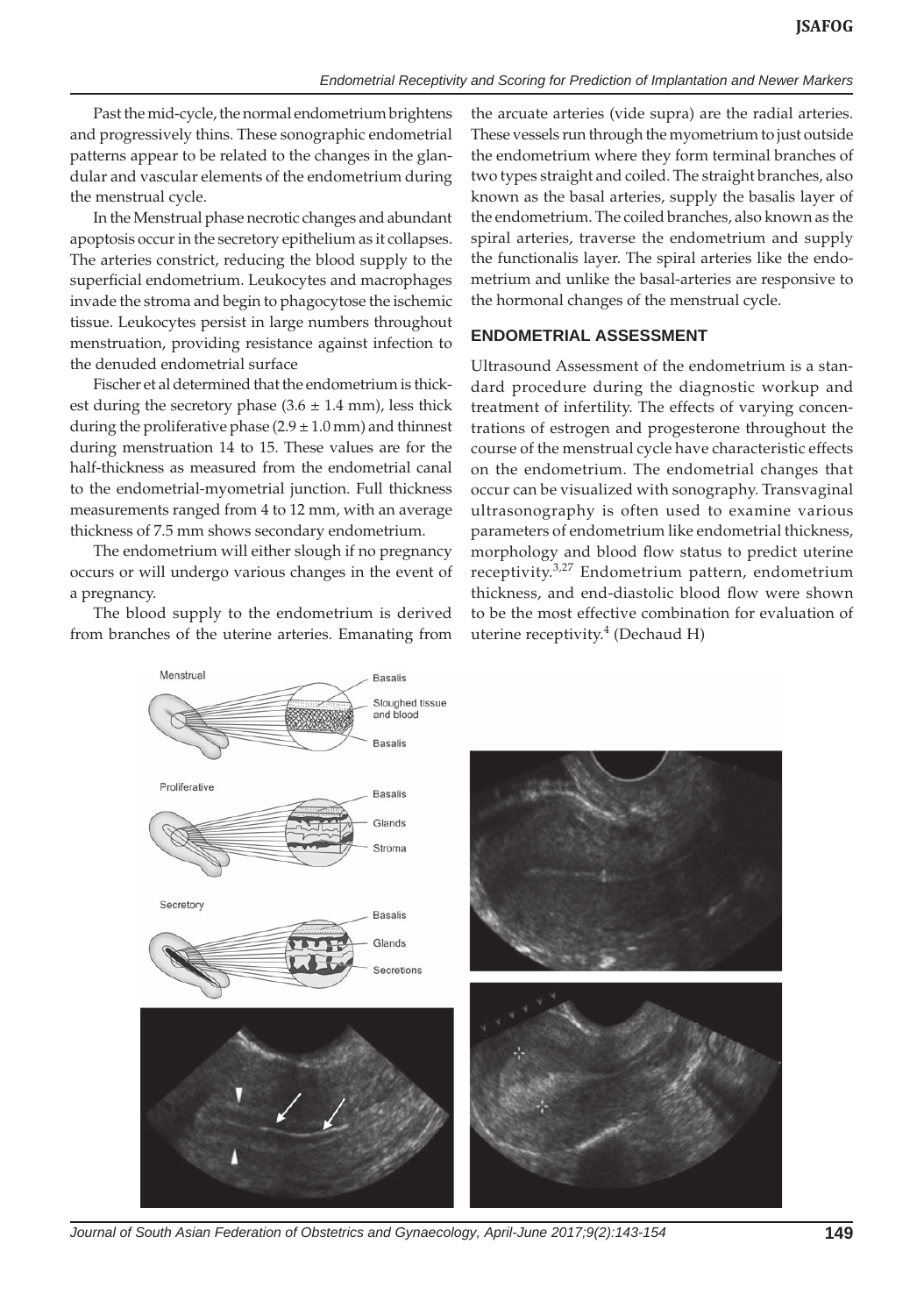#### *Neharika Malhotra et al*

In preparation for implantation, the endometrium undergoes transformations influenced by the ovarian hormones produced during the early secretary phase. These modifications include, an increase in the rate of blood flow, an increase in the number of cells proliferation of stroma and epithelium, an increase in uterine oxygen consumption, an increase in oxygen diffusion into the uterine lumen and generalized edema.

## **Endometrial Thickness**

Endometrial thickness is defined as the maximal distance between the echogenic interfaces of the myometrium and the endometrium, measured in the plane through the central longitudinal axis of the uterus. In IVF stimulated cycles, the endometrium increases 1.9 mm between days 7 and 9 of the stimulation treatment, 0.9 mm between days 9 and 11 and 0.6 mm between the latter and the day of hCG administration.<sup>5</sup> Endometrial thickness in greatest AP dimension of 7 mm or greater is associated with higher pregnancy rate.

## **Endometrial Pattern**

Endometrial pattern is relative echogenisity of endometrium and myometrium as seen on longitudinal transvaginal scan.There are various scoring systems being used for garding endometrium

Smith et al classifies the endometrium into four types according to the echotexture pattern. They are considered to be useful in deciding on receptivity in IVF.The Smith system is as follows $6.25$ 

- Grade I: Hyperechoic
- Grade II: Isoechoic
- Grade III: Triple line/trilaminar
- Grade IV: Echogenic black region surrounding the midline echo

Further versions have been proposed subsequently which include a three grade system by Gonen and Casper in 1990.7

*Type I*: Entirely homogeneous, hyperechogenic pattern, without a central echogenic line

*Type II*: Intermediate iso-echogenic pattern, with the same reflectivity as the surrounding myometrium and a nonprominent or absent central echogenic line

*Type III*: Multilayered "triple-line" endometrium consisting of a prominent outer and central hyperechogenic line and inner hypo-echogenic or black region.

The spiral arteries respond to the hormonal changes of the menstrual cycle and undergo transformations, as well. These responses include proliferation of the endothelium, thickening of the wall and coiling. These vessels play an important role in implantation. The chances for a normal



implantation may be reduced if the spiral arterioles are inadequately developed.

# **Uterine Blood Flow: Doppler of the Uterine Arteries**

A good blood supply towards the endometrium is usually considered to be an essential requirement for implantation and therefore, assessment of endometrial blood flow in IVF treatment has important role in IVF cycle.

Uterine blood flow, as measured by colour Doppler, is suggested as a physiological parameter to assess receptivity. Colour Doppler signals are measured at the uterine arteries and their ascending branches located in the outer third of the myometrium<sup>8</sup> (Fleischer, 1991). The impedance of blood flow through the uterine arteries may be expressed as the pulsatility index (PI) and the resistance index (RI).

Changes in the endometrial vascularity appear present on color Doppler examination which may reflect the histologic changes described by the pathologists. Some investigators appear unable to demonstrate this. Perhaps, this is due to equipment and or technique differences.

If one divides the endometrial and per-iendometrial areas into the following four Zones:

- 1. Zone 1 2 mm thick area, surrounding the hyperechoic outer layer of the endometrium.
- 2. Zone 2 The hyperechoic outer layer of the endometrium.
- 3. Zone 3 The hypoechoic inner layer of the endometrium.
- 4. Zone 4 The endometrial cavity.

It is possible to see variations in the depth of vascular penetration before, during and after the mid-cycle. Based upon observations, most patients without diagnosed infertility (presumed normal) usually demonstrate flow into zone 3 by the mid-cycle.

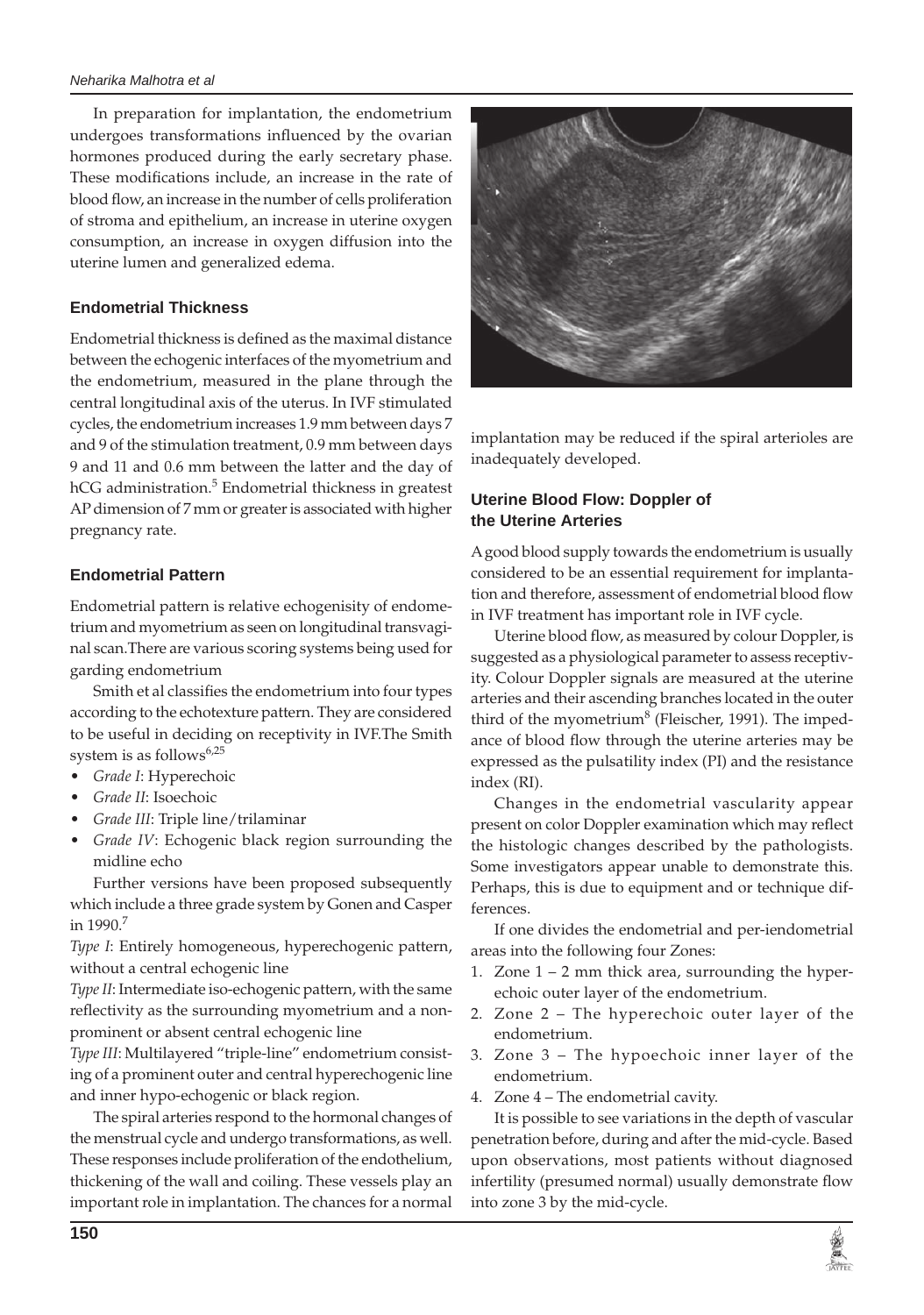

Doppler ultrasound has been used as a method to predict a negative outcome for a given IVF cycle Pretransfer. If failure could be predicted, the embryos could be frozen until a more favourable cycle occurs. This could prevent embryo wastage and subsequent patient disappointment.

Sterzik et al $^{28}$  examined the ovarian and uterine arteries on the day of follicle aspiration. The conclusion at which they arrived was that in patients who became pregnant after embryo transfer, the RI of the uterine arteries was significantly lower than those who did not get pregnant.

Steer et al<sup>29</sup> demonstrated that patients with a low uterine artery PI on the day of embryo transfer were more likely to conceive than those with a high PI. In this series, no one with a PI > 3.0 conceived.

Battaglia et al<sup>18</sup> demonstrated a progressive decrease in the PI of the uterine arteries during the second half of the menstrual cycle in successful IVF pregnancies.<sup>20</sup>

In using color Doppler technique, inadequate vascular penetration of endometrial blood flow (not within zone 3) prior transfer has been associated with an unfavourable outcome. Vascular penetration towards the endometrial canal differs among patients. In patients with uterine artery PIs of less than 3.0, thus far, my results have not revealed any successful pregnancies in IVF patients unless there is vascularity demonstrated either within zone 3 or with in zones 3 and 4 prior to transfer. Successful pregnancies with demonstrable blood flow in zone 4, suggesting the presence of an intracavitary mass, have been noted. Subsequent investigations have confirmed the validity of this finding in patients undergoing non-IVF stimulation cycles.

These color Doppler findings in unsuccessful cycles may relate to the histologic findings described by Sterzik et al.28 In their study of 58 IVF patients a majority demonstrated an immature endometrium at the time of embryo transfer. The abnormalities included a variety of patterns,

all indicating a lack of secretory transformation, suggesting unpreparedness for implantation.

The complete evaluation of the IVF patient may require attention to the gray-scale appearance of the endometrium as well. Glissant et al noted that the thickness of the endometrium was significantly greater in cycles resulting in a pregnancy than those, which did not, however it was not possible to predict the probability of a pregnancy based upon endometrial thickness. In contrast, Welker et al were unable to relate endometrial thickness to outcome, but were able to relate endometrial pattern to outcome. In their experience, the five-line appearance was the most likely to be associated with implantation. Smith et al<sup>25</sup> felt that both endometrial thickness and pattern were important. Other investigators have also looked at the relationship between endometrial thickness or texture and outcomes.

In a retrospective study of non-IVF medically stimulated cycles, Kepic et al<sup>22</sup> determined that endometrial thickness and pattern, follicle size and estradiol levels correlated not only with the likelihood of pregnancy, but also with subsequent outcome (i.e. miscarriage *vs* Non-miscarriage).

In the event of a pregnancy, low resistance flow to the uterus remains. The finding of blood flow within the endometrium, on gray-scale examination, has been reliably associated with the gravid state, in both IVF/infertility and non-IVF patients. This flow has been visible as early as day 27 after the last normal menstrual cycle, prior to visualization of the gestational sac and with a beta HCG of 156. The distribution of this finding may be either local or general. This is similar to the pathologic specimens in which endometrial changes induced by the sex hormone demonstrate non-uniform, regional differences.

## **Uterine Biophysical Profile**

Certain sonographic qualities of the uterus are noted during the normal mid-cycle. These include:

- Endometrial thickness in greatest AP dimension of 7 mm or greater (full-thickness measurement).
- A layered ("5 line") appearance to the endometrium.
- • Blood flow within zone 3 using color Doppler technique.
- Mymetrial contractions causing a wave like motion of the endometrium.
- Uterine artery blood flow, as measured by PI, less than 3.0.
- Homogeneous myometrial echogenicity.
- Myometrial blood flow seen on gray-scale examination (internal to the arcuate vessels).

The uterine scoring system for reproduction ("USSR") comprises evaluation of the following parameters :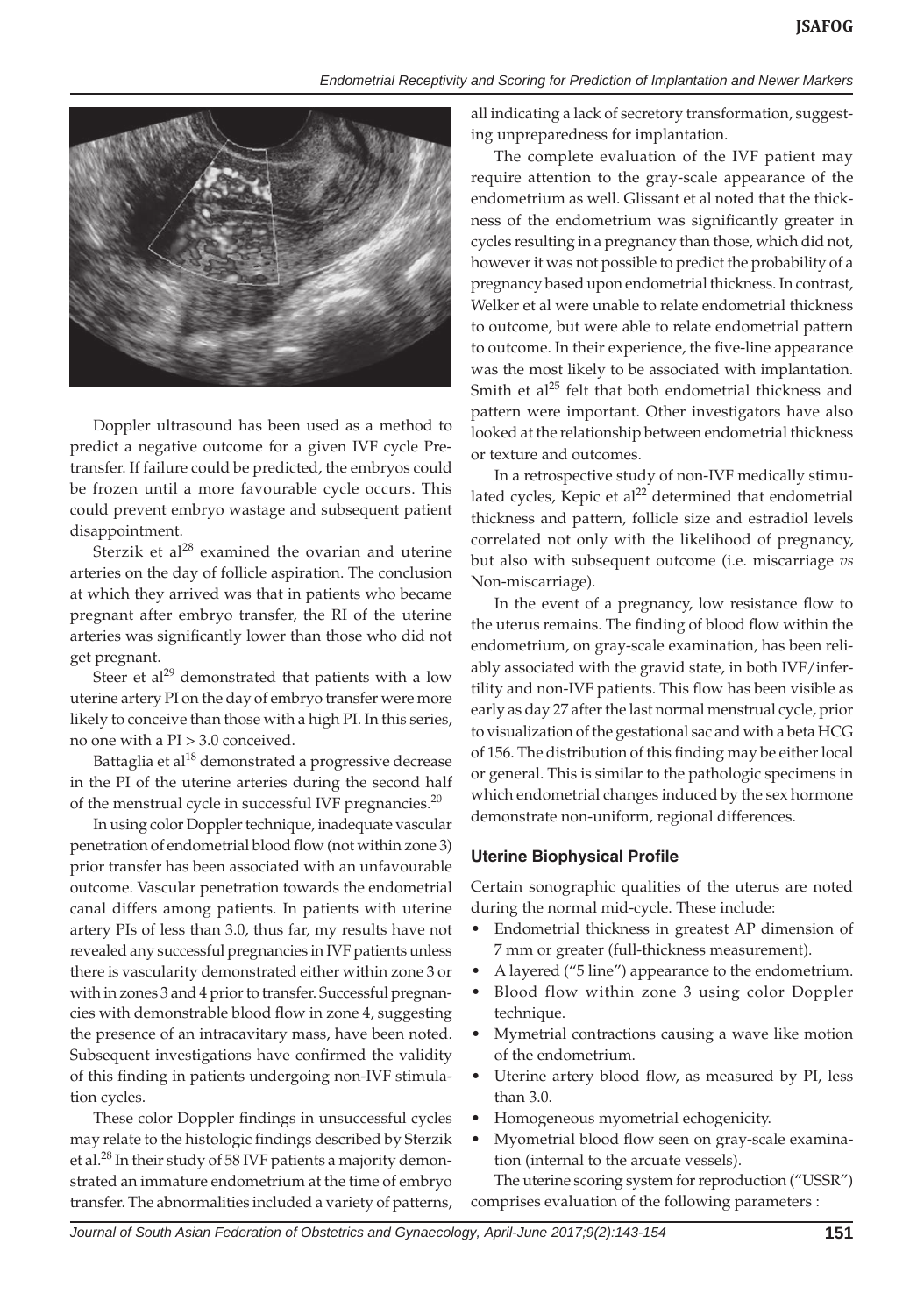- Endometrial thickness (full-thickness measured from the myometrial-endometrial junction to the endometrial-myometrial junction).
- Endometrial layering (i.e., a 5-line appearance).
- Myometrial contractions seen as endometrial motion.
- Myometrial echogenicity.
- Uterine artery Doppler flow evaluation.
- Endometrial blood flow.
- Gray-scale myometrial blood flow. Each parameter is scored as follows:
	- **Endometrial thickness**
	- $< 7$  mm = 0
	- $-7-9=2$
	- $-10-14$  mm = 3
	- $-$  > 14 mm = 1
- 2. Endometrial layering
- No layering  $= 0$
- Hazy 5-line appearance = 1
- Distinct 5-line appearance = 3
- 3. Myometrial contractions (seen as wave-like endometrial motion high-speed playback from videotape)
	- $-$  3 contractions in 2 minutes (real-time) = 0
	- 3 contractions in 2 minutes (real-time) = 3
- 4. Myometrial echogenicity
	- Coarse/inhomogeneous echogenicity = 1
	- Relatively homogeneous echogenicity = 2
- • 5. Uterine artery Doppler flow
	- $-$  PI-3.0 = 0
	- $-$  PI-2.99 = 0
	- $-$  PI-2.49 = 1
	- $-$  PI < 2 = 2
- 6. Endometrial blood flow within zone 3
	- $-$  Absent = 0
	- Present, but sparse = 2
	- Present multi-focally = 5
- 7. Myometrial blood flow internal to the arcuate vessels seen on gray-scale examination
	- $-$  Absent = 0
	- $Present = 2$

The values assume a technically adequate ultrasound examination with no abnormalities of uterine shape or development, no other gross uterine abnormalities e.g., significant masses and a normal ovarian cycle e.g., without evidence of ovarian-uterine dis-coordination). A male factor component to the infertility is not present.

In limited experience (Applebaum) with this system thus far, a USSR "perfect score" of 20 has been associated with conception 100% of the time. (The number of patients in which we predicted successful conception cycles based upon the UBP and USSR perfect score was 5. This group included two spontaneous cycles (non-IVF, non-IUI), 2 IUI and 1 IVF). Scores of 17 to 19 (10 patients) have been associated with conception 80% of the time. Scores of 14 to 16 (10 patients) have a 60% chance, while scores of 13 or less (25 patients) have resulted in no pregnancies.

Absent endometrial flow, despite highest values for the other parameters, has always been associated with no conception.

Our initial observations were based upon an experiences with both "normal" non-infertility patients and patients treated for infertility. The observations were categorized and then applied as a system to patients with diagnosed infertility all comers. I did not divide the patient population into sub-groups based upon treatment protocol, age, cause etc.

# **The Experience at Malhotra Test Tube Baby Centre, Agra**

With a perfect USSR score conception of 20.97% was seen: we had 22 spontaneous cycles (non IUI non IVF), 15 IUI cycles and 5 IVF cycles. Total 42 cases: 41 conceptions.

- Scores of 17 to 19 (20 patients) conception rate of 84%.
- Score of 14 to 16 (20 patients) conception of 60%.
- Score 13 and less (20 patients) only one pregnancy.

No doubt, other factors apart from sonographic signs of "uterine receptivity" are at work in determining conception. We attempted control for all factors, which we could detect sonographically. Factors, such as scoring of either embryos prior to transfer or ova at the time of aspiration, as some of our labs do, were not considered. We are sure that the quality of the transfers is important.

Our results are preliminary and substantially more patients need to be evaluated. We have no illusions that the parameters and scoring numbers will remain the same and we suspect that the cut-off values and success rates will evolve over time, especially in the hands of other investigators, we suspect that the quality of the laboratory affects the values but have not investigated this, yet. We also do not believe that any group of findings will work perfectly 100% of the time. Nonetheless, we do believe that there is a "normal" appearance to the "normal" midcycle which is ascertainable, the recognition of which can be applied to the benefit of our infertile patients.

Experience at Malhotra Test Tube Baby Centre, Agra (2010)

# **RESULTS**

|                                                     |                                |                                          |                          |            |                             |             | Overall<br>$%$ of |
|-----------------------------------------------------|--------------------------------|------------------------------------------|--------------------------|------------|-----------------------------|-------------|-------------------|
|                                                     | Spontaneous<br>cycles $n = 22$ |                                          | $COH + IUI$<br>$n = 215$ |            | <b>IVF-ICSI</b><br>$n = 62$ |             | preg.             |
|                                                     |                                | No. Preg.                                |                          | No. Preg.  |                             | No. Preg.   | Preg.             |
| Score 20                                            |                                | 20 16 (80%) 35 30 (85%) 25 8 (83%) 82.6% |                          |            |                             |             |                   |
| Score 17-19 93 41 (79%) 105 63 (60%) 30 3 (10%) 19% |                                |                                          |                          |            |                             |             |                   |
| Score 14-16 96 43 (44%) 61                          |                                |                                          |                          | 33 (54%) 5 |                             | 1 (20%) 39% |                   |
| Score $\leq$ 13 13 1 (7.6%) 14                      |                                |                                          |                          | 1(7%)      | 2                           | $0(0\%)$    | 4.7%              |

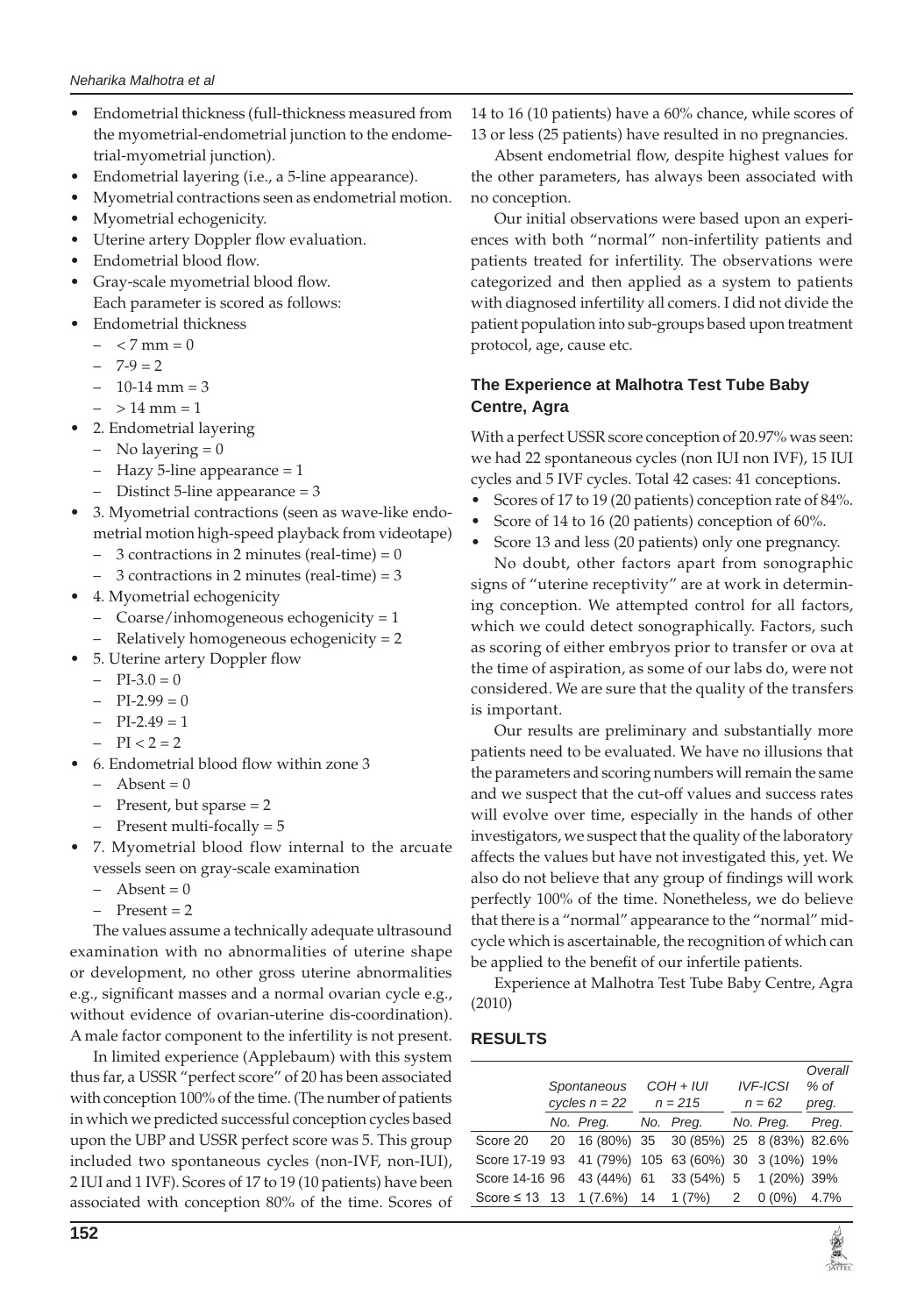*Endometrial Receptivity and Scoring for Prediction of Implantation and Newer Markers*

At Malhotra Test Tube Baby Centre, Applebaum criteria was applied and following results were obtained.

With a perfect USSR Score of 20.97% conception was seen; we had 222 spontaneous cycles (non IUI non IVF), 21 IUI cycles and 62 IVF cycles. Total 80 cases of perfect score of 20:54 conceptions.

- Scores of 17 to 19 conception rate of 79% (Spontaneous) 60% in IUI cycles and 0% IVF.
- Score of 14 to 16 conception of 44% in spontaneous 54% IUI cycle and 20% in IVF.
- Score 13 and less only one pregnancy in natural spontaneous and one in IUI group.

# **ERA-ENDOMETRIAL RECEPTIVITY**

It is a customised micro-array for genes involved in endometrial receptivity and it is predictive of endometrial dating. ERA Determines whether the sample is collected in Window of implantation and is receptive.

It compares the genetic profile of endometrium with that of  $LH + 7$  in natural cycle and  $P + 5$  in HRT (Diaz-Gimeno P et al. Fertil Steril 2011;95:50-60).

The result from the test will determine if a woman is receptive or not on the day and in the kind of cycle when the biopsy was performed. If she is receptive, it means that her window of implantation falls on the day of the cycle during which the biopsy was performed and, therefore, the blastocyst could implant on this day during the same kind of cycle. A non-receptive result could imply a displaced window of implantation. Therefore, a second biopsy would be needed to validate this displacement. For that, a specific day for the second biopsy will be suggested according to the first result obtained. This will allow the implantation in a subsequent cycle with a personalized embryo transfer

The ERA test has shown high sensitivity and specificity for detecting gene expression profiles associated with receptivity.

So what are Ideal Endometrial Receptivity Tests.

Endometrial preparations for implantation is a very intricate and complex mechanism involving hormonal stimulation of receptors, endometrial cell response, biochemical and immunological cellular response, proper spiral artery blood flows and good embryos, embryoendometrial interaction.

All these can be accurately predicted by biochemical assessments of markers, histological study of pinopodes. But these tests are invasive and expensive cannot be repeated many times and need highly intricate laboratory and trained personal.

What we have with us today is a simple, reliable, accurate, reproducible, inexpensive test in the form of Trans-vaginal ultrasound analysis of the endometrium



and blood supply. Various scoring systems provide a fairly accurate assessment of the endometrial receptivity.

Most investigators agree that a high degree of endometrial perfusion shown by color or by power Doppler indicates or more receptive endometrium.

The consensus on how to do ideal endoemtrial blood flow study and endometrial receptivity scoring still tails [Appelebaun,<sup>2</sup> and Schild et al,<sup>27</sup> Kupesic,<sup>30</sup> Salle<sup>31</sup>].

# **CONCLUSION**

Trans vaginal color, power Doppler and 3D PD evaluation of endometrial and sub endometrial blood flow distribution is a simple and effective method to evaluate endometrial receptivity. Endometrial and sub endometrial blood flow is indicative of good endometrial receptivity.

## **REFERENCES**

- 1. Applebaum M, Cadkin AV. Decidual flow an early sign of pregnancy. Ultrasound Obstet Gynecol 1992;2:65.
- 2. Applebaum, M. The uterine biophysical profile (UBP). In: Allahabadia G, editor. Endosonography in obstetrics and gynaecology. Mumbai: Rotunda Medical Technologies (P) Ltd. 1997; 343-352.
- 3. Hertig AT, Rock J, Adams EC. A description of 34 human ova within the first 17 days of development. Am J Anat 1956 May;98(3):435-493.
- 4. Croxatto HB, Diaz S, Fuertealba BA, Croxatto HD, Carrillo D, Fabres C. Studies on the duration of egg transport in human oviduct. Fertil Steril 1972 Jul;23(7):447-458.
- 5. Buster JE, Bustilo M, Rodi IA, Cohen SW, Hamilton M, Simon JA, Thorneycroft IH, Marshall JR. Biologic and morphologic development of donated human ova recovered by nonsurgical uterine lavage. Am J Obstet Gynecol 1985 Sep;153(2):211-217.
- 6. Psychoyos A. Hormonal control of uterine receptivity for radiation. J Reprod Fertil 1976;25(Suppl):17-28.
- 7. Giudice LC. Potential biochemical markers of uterine receptivity. Hum Reprod 1999 Dec;14(Suppl 2):3-16.
- 8. Laird SM, Tuckerman EM, Dalton CF, Dunphy BC, Li TC, Zhang X. The production of leukemia inhibitory factor by human endometrium; presence in uterine flushings